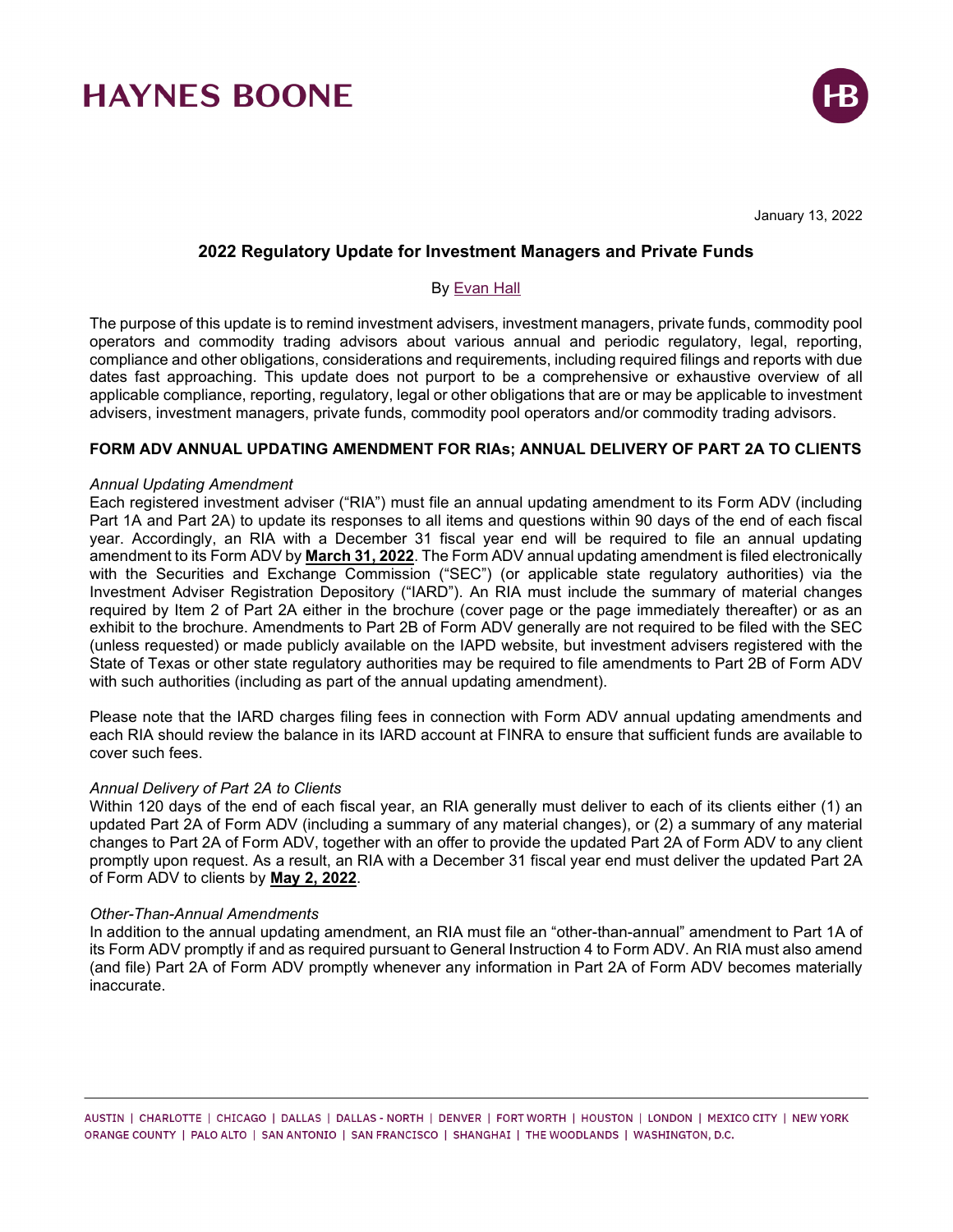### **FORM ADV ANNUAL UPDATING AMENDMENT FOR ERAs**

Advisers relying on the "private fund adviser" and/or the "venture capital fund adviser" exemptions from registration as an investment adviser ("exempt reporting advisers" or "ERAs") are required to file reports with the SEC (and/or applicable state regulatory authorities) on Part 1A of Form ADV electronically via the IARD system. Like an RIA, an ERA generally must file an annual updating amendment to its Form ADV (on Part 1A of Form ADV) within 90 days of the end of its fiscal year. As a result, an ERA with a December 31 fiscal year end must file an annual updating amendment to its Form ADV by **March 31, 2022**. The fee for initial reports and each annual updating amendment is \$150 for an ERA and fees must be credited to an ERA's IARD account before an ERA can submit any filing. In addition to annual updating amendments, an ERA must also file an "other-than-annual" amendment to Form ADV promptly if and as required pursuant to General Instruction 4 to Form ADV.

An ERA relying on the private fund adviser exemption must calculate annually the private fund regulatory assets under management that it manages and report this amount on its annual Form ADV amendment. A private fund adviser that has complied with all ERA reporting requirements but is no longer eligible for the private fund adviser exemption because its RAUM meets or exceeds \$150 million as of the end of its fiscal year must apply for registration with the SEC up to 90 days after filing its annual updating amendment and may continue advising private fund clients during this period. An adviser relying on this exemption, however, must be registered with the SEC (or, if applicable, one or more applicable states) prior to accepting a non-private fund client.

# **FORM CRS**

### *Overview*

All RIAs and broker-dealers that offer or provide (or seek or expect to provide) services to "retail investors" are required to prepare and file the Form CRS ("relationship summaries") with the SEC (via the IARD system) and deliver copies of such relationship summaries to their current and prospective "retail investors". For purposes of Form CRS, "retail investor" is defined as "a natural person, or the legal representative of such natural person, who seeks to receive or receives services primarily for personal, family or household purposes." Importantly, firms should note that all natural persons, regardless of net worth or sophistication, are included in the definition of "retail investor," and Form CRS must be provided to a retail investor who invests for personal, family or household purposes. RIAs and broker-dealers that do not provide or offer services to "retail investors" are not required to prepare, deliver or file a Form CRS. For example, an RIA whose sole clients are pooled investment vehicles is not required to prepare Form CRS, even if the vehicles have one or more investors that are natural persons.

### *Form CRS Delivery and Updating Requirements*

An RIA generally must deliver a relationship summary to each retail investor before or at the time such RIA enters into an advisory agreement with such retail investor. An RIA must also deliver the most recent Form CRS to a retail investor who is an existing client or customer before or at the time it: (i) opens a new account that is different from the retail investor's existing account(s); (ii) recommend that the retail investor roll over assets from a retirement account into a new or existing account or investment; or (iii) recommend or provide a new investment advisory service or investment that does not necessarily involve opening of a new account and would not be held in an existing account. RIAs must also deliver the relationship summary to a retail investor within 30 days upon the retail investor's request.

RIAs must update a relationship summary (including an exhibit highlighting the changes) and file it with the SEC in accordance with the instructions to Form CRS within 30 days of any information in the summary becoming materially inaccurate. Any changes in the updated relationship summary to retail investors who are existing clients are required to be made available without charge within 60 days after the Form CRS becomes materially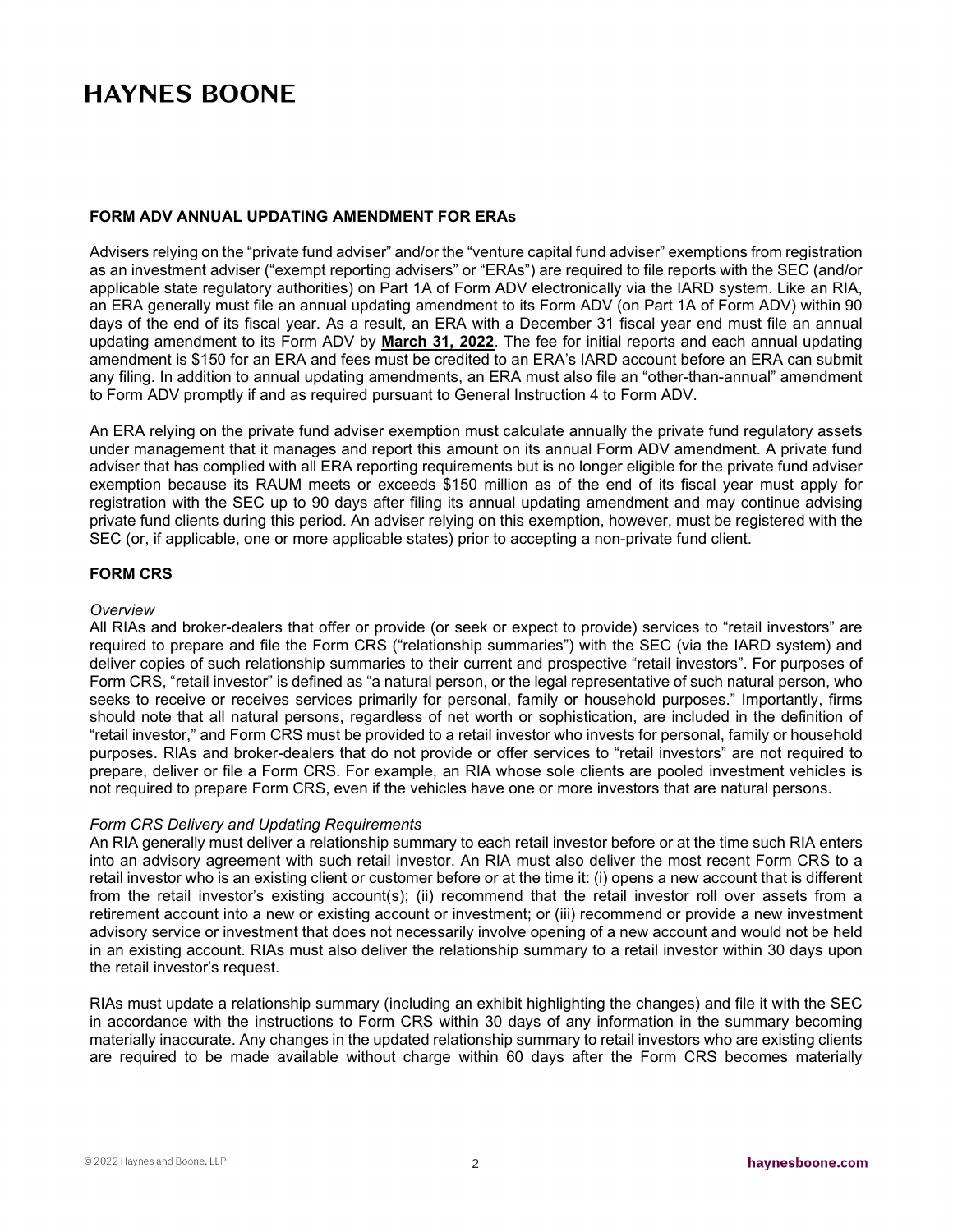inaccurate. Any amended relationship summary that is delivered to a retail investor who is an existing client must highlight the most recent changes, as described in the Form CRS instructions

### **FORM PF**

An RIA is required to file Form PF with the SEC if it: (i) advises one or more private funds; and (ii) collectively, with related persons (other than related persons that are separately operated), had private fund regulatory assets under management of \$150 million or more as of the end of its most recently completed fiscal year. Form PF must be filed with the SEC electronically through the Private Fund Reporting Depository (PFRD) system, a subsystem of the IARD. In order to determine if an RIA meets the \$150 million minimum reporting threshold or is a large private fund adviser for purposes of Form PF, such RIA is required to aggregate for each type of private fund assets of private funds advised by any of its related persons other than persons that are separately operated.

Large hedge fund advisers (*e.g.*, advisers with \$1.5 billion or more in regulatory assets under management attributable to "hedge funds" as of the end of any month during the preceding fiscal quarter) are required to file Form PF on a *quarterly* basis within 60 days of the end of each fiscal quarter (*i.e.*, **March 1, 2022** with respect to the fiscal quarter ending December 31, 2021). Smaller private fund advisers (*e.g.*, RIAs with \$150 million or more in private fund regulatory assets under management, but less than \$1.5 billion in regulatory assets under management attributable to "hedge funds") and large private equity fund advisers (*e.g.*, RIAs with \$2 billion or more in regulatory assets under management attributable to "private equity funds" as of the end of their most recent fiscal year) are required to file Form PF on an *annual* basis within 120 days of the end of each fiscal year (*i.e.*, **May 2, 2022** with respect to the fiscal year ending December 31, 2021). Section 1 of Form PF must be completed by all private fund advisers, Section 2 must be completed by all large hedge fund advisers (and Section 2b requires additional information about any hedge fund advised by the adviser that had a net asset value of at least \$500 million as of the end of any month in the prior fiscal quarter), Section 3 must be completed by all large liquidity fund advisers, and Section 4 must be completed by all large private equity fund advisers.

The current fee for filing annual and quarterly Form PF reports is \$150. We recommend that private fund advisers coordinate with their accounting, compliance, administrative and legal advisers in order to determine the appropriate filing category, filing deadline, the reporting frequency and the information required to be reported.

Investment managers and other firms that are registered with the Commodity Futures Trading Commission ("CFTC") as commodity pool operators and/or commodity trading advisors can file Form PF with the SEC to satisfy certain applicable CFTC reporting requirements, but such firms generally will also need to file (among other things) Schedule A of Form CPO-PQR (for CPOs) or Schedule A of Form CTA-PR (for CTAs) with the National Futures Association ("NFA").

### **FORM 13F**

Section 13(f)(1) of the Securities Exchange Act of 1934, as amended, requires each institutional investment manager that exercises investment discretion over accounts holding \$100 million or more in "Section 13(f) securities" (which generally include equity securities traded on exchanges or NASDAQ and certain convertible debt securities) to file quarterly reports on Form 13F within 45 days of the end of each calendar quarter. The Form 13F reporting requirement begins at the end of a given year (with respect to the fourth quarter of such year) in which an institutional investment manager's holdings reach the Section 13(f) threshold on the last trading day of any month of that year. After the initial Form 13F filing, a manager's filing obligation continues for at least the first three quarters of the subsequent calendar year (even if a manager's holdings drop below the threshold) and, if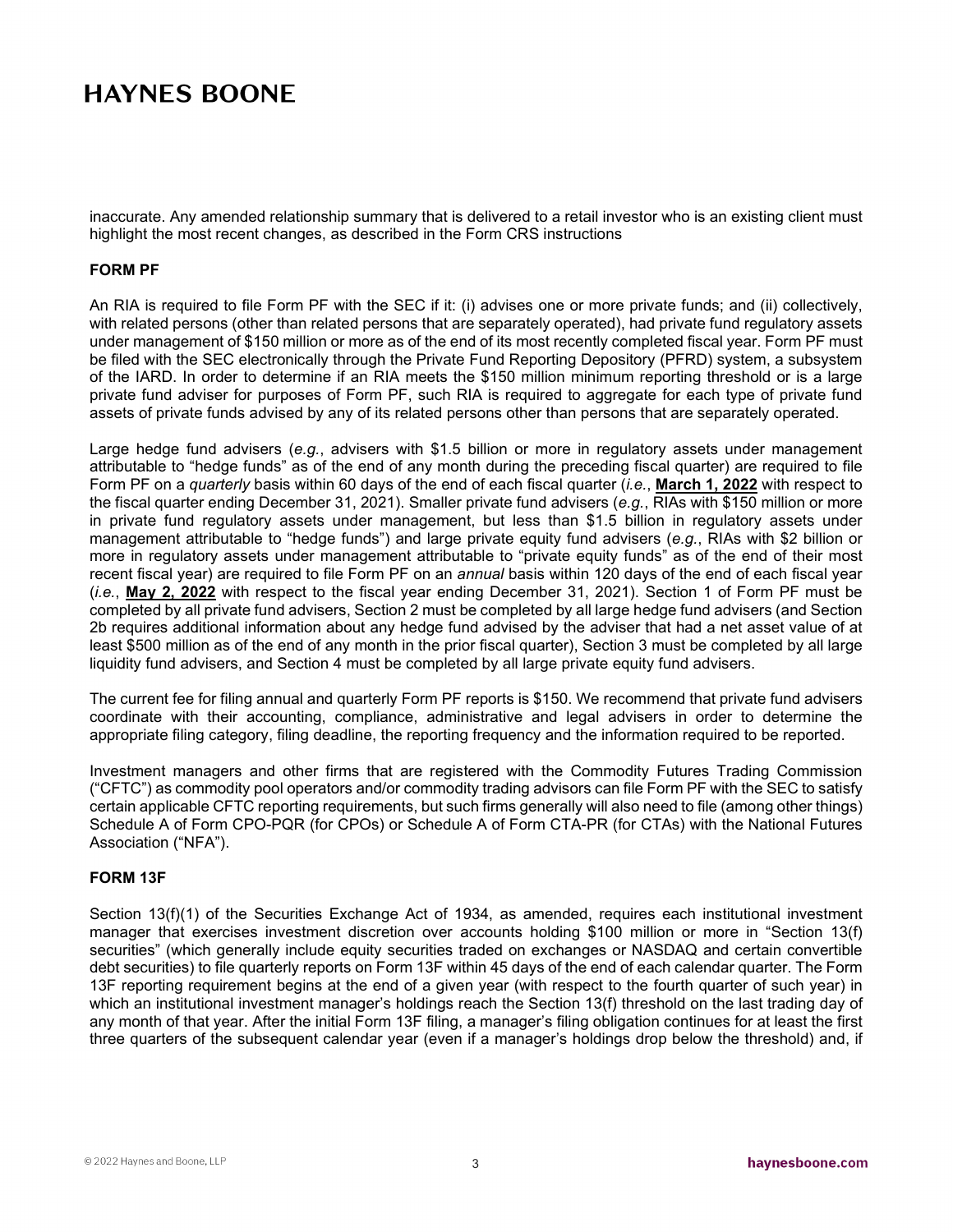the manager continues to have discretion over at least \$100 million in Section 13(f) securities, may continue indefinitely. The Form 13F for the fourth quarter of 2021 will be due on or before **February 14, 2022**.

### **SCHEDULE 13D AND SCHEDULE 13G**

Under Section 13(d) of the Securities Exchange Act of 1934, as amended (the "Exchange Act"), a person whose acquisition of securities of an issuer results in beneficial ownership of more than 5% of a class of the issuer's equity securities that is registered under the Exchange Act must file with the SEC a Schedule 13D within 10 days of the acquisition (unless the person is eligible to file or report on a Schedule 13G, as discussed below). For purposes of Schedules 13D and 13G, the "beneficial owner" can be the adviser, the private funds it manages that hold the relevant securities, the general partners or managing members of the private funds and/or the adviser's portfolio managers and principals.

The occurrence of any material change in any facts set forth in a filed Schedule 13D will, in general, trigger the requirement to file an amendment to such previously filed Schedule 13D promptly after such change. A material change includes, without limitation, a material change in the percentage of the class of securities beneficially owned.

Schedule 13G is a short-form statement that certain passive investors may file in lieu of the Schedule 13D under certain circumstances. Depending on the circumstances, an initial Schedule 13G filing must be made either: (i) within 10 days after the filing requirement arises; (ii) within 10 days after the end of the month in which the filing requirement arises; or (iii) within 45 days after the end of the calendar year in which the filing requirement arises. Schedule 13G must be amended under certain circumstances including: (A) within 45 days after the end of a calendar year in which there are any changes in the information reported on a previously filed Schedule 13G (on or before **February 14, 2022**); (B) for certain investors, promptly after certain changes in ownership occur; and (C) for certain other investors, within 10 days after the end of the first month in which such changes in ownership occur.

If a Schedule 13G filer ceases to be a passive investor (*i.e.*, if the filer holds the securities with the purpose of changing or influencing control of the issuer) or is otherwise no longer eligible to file a Schedule 13G rather than a Schedule 13D, such filer is required to file a Schedule 13D within 10 days of such change. There is a ten-day cooling off period after such filing is made during which the investor may not purchase securities of the issuer or its controlling entities and may not vote securities of the issuer.

### **FORM 13H**

Rule 13h-1 under the Securities Exchange Act of 1934, as amended, imposes reporting requirements on any person (including a firm or individual) whose transactions in covered securities (in general, any security listed on a national securities exchange), together with transactions of persons subject to its control (a "Large Trader"), equal or exceed: (i) 2 million shares or shares with a fair market value of \$20 million during any calendar day; or (ii) 20 million shares or shares with a fair market value of \$200 million during any calendar month. A Large Trader must self-identify to the SEC, obtain from the SEC a Large Trader Identification Number, and provide that number to U.S. broker-dealers through which it trades. Unless it becomes inactive, a Large Trader must update its Form 13F within 45 days after the end of each calendar year and promptly following the end of a calendar quarter in the event that any information contained in the Form 13H becomes inaccurate. A Large Trader may suspend its filing obligation if it has not traded securities in excess of the identifying activity level at any time during the preceding year.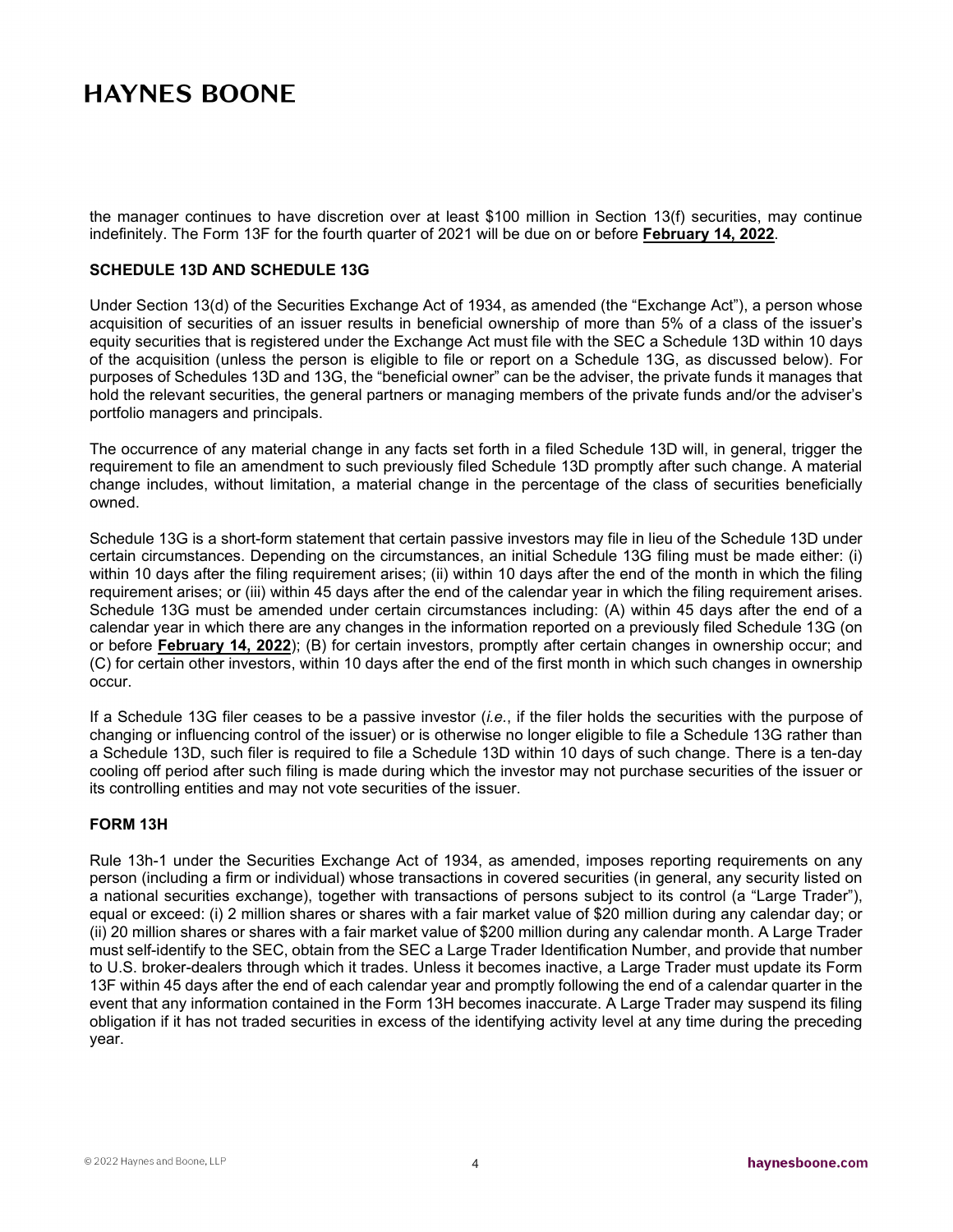#### **ANNUAL NEW ISSUES CERTIFICATIONS; AMENDMENTS TO NEW ISSUES RULES**

Investment funds that desire or intend to invest in "new issues" (*i.e*., equity securities issued in an initial public offering) should send an annual "new issues" questionnaire and certification to all investors to obtain and/or confirm the investors' "exempted person," "restricted person" and "covered person" status. This annual certification can be obtained and effected through a negative consent letter or process.

#### **FORM D AND BLUE-SKY NOTICE FILINGS**

Form D is required to be filed with the SEC by all issuers that sell securities in reliance on the exemption from registration set forth in Regulation D under the Securities Act of 1933, as amended (the "Securities Act"). This includes interests in hedge funds, private equity funds, real estate funds or other privately-offered pooled investment vehicles. An issuer must file an initial Form D notice with the SEC for each new offering of securities no later than 15 calendar days after the date of first sale of securities in the offering. In addition to the initial filing, Form D must be amended on or before the anniversary of the issuer's previous Form D filing if the offering of securities is continuing at that time. Form D must also be amended to correct a material mistake or to reflect a change in the information provided in the previously filed Form D. An issuer that files an amendment to a previously filed Form D must provide current information in response to all requirements of the Form D, regardless of the reason that the amendment is being filed. Form D filings (and amendments thereto) must be filed electronically using the SEC's EDGAR system.

In addition, Form D notice filings (or "blue sky filings") generally are required to be made in each state in which an issuer's securities are sold to investors. Blue sky filings typically consist of a copy of the Form D filed with the SEC, a consent to service of process (such as a Form U-2) and a filing fee. State blue sky filings generally are required to be made in such state within 15 days after the date of the first sale of securities to an investor in such state. Please note that some states require that every amendment to the Form D that is filed with the SEC also be filed in that state (whether or not there are new sales in that state). Most states allow for either electronic or paper Form D notice filings, with the majority of states accepting and a few states mandating the electronic filing of Form D.

### **BEA AND TIC REPORTS**

U.S. institutional investors may be subject to reporting requirements under the Treasury International Capital (TIC) and the Treasury Foreign Currency systems of the U.S. Department of the Treasury, and under the so-called BE system of the U.S. Department of Commerce's Bureau of Economic Analysis (BEA). The TIC system collects data from the United States on cross-border portfolio investment flows and positions between U.S. residents (including U.S.-based branches of firms headquartered in other jurisdictions) and foreign residents (including offshore branches of U.S. firms) through a series of forms. Each of the TIC forms requires reporting only if a certain threshold of cross-border activity is reached. Certain TIC forms must be filed monthly, quarterly or annually; others every five years; and still others must be filed only upon request by the Federal Reserve Bank of New York. Data on cross-border direct investment is collected by the BEA, U.S. Department of Commerce. "Direct investment" is the ownership or control, directly or indirectly, by a person or affiliated group, of 10% or more of the voting securities of an incorporated business enterprise, or an equivalent interest in an unincorporated enterprise. Similar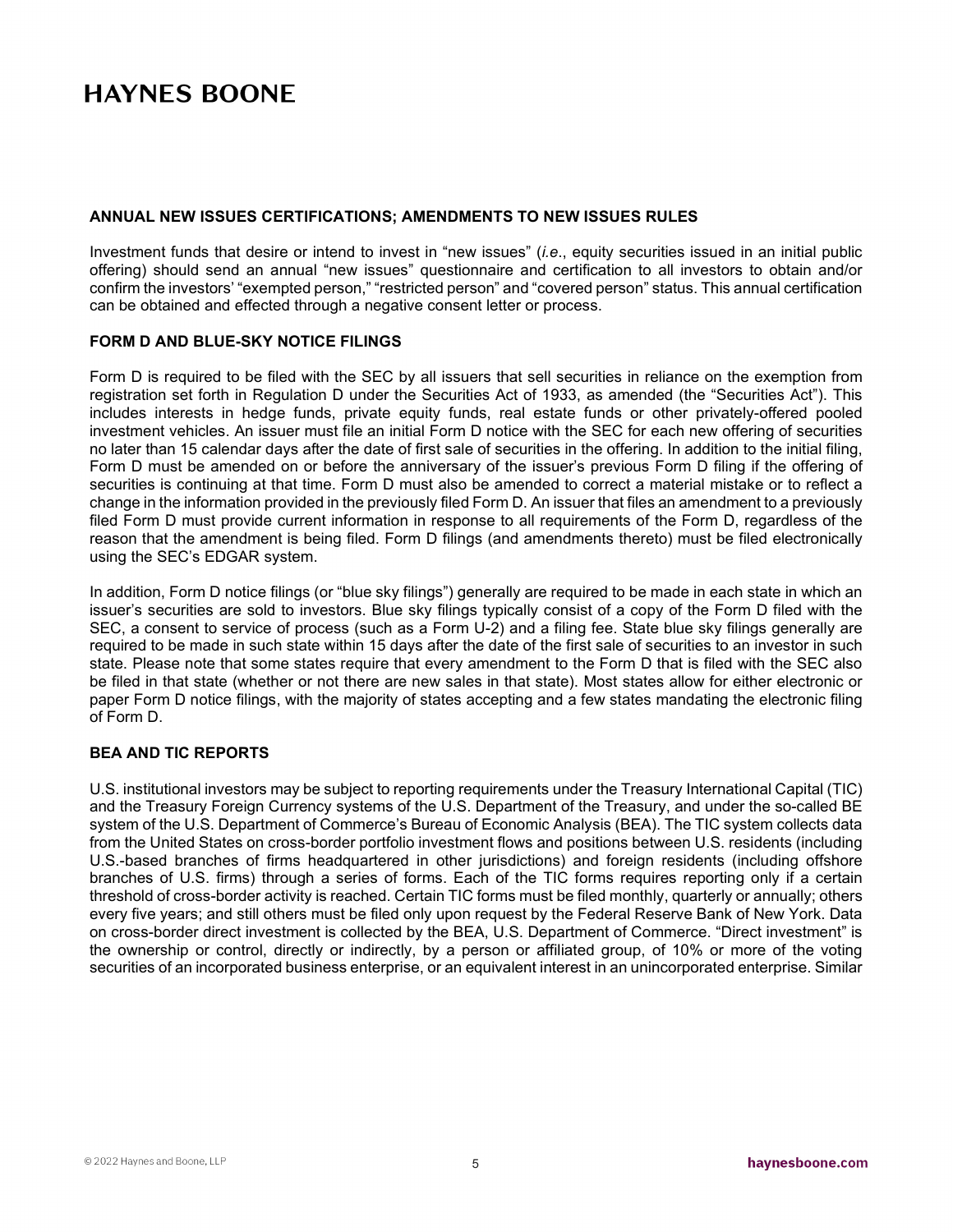to TIC forms, BEA forms are filed variously on a monthly, quarterly or annual basis, every five years or upon the BEA's request.

Investment managers and other institutional investors are encouraged to review the applicable reporting requirements and thresholds to determine if and when they are required to file reports or claims of exemption with the U.S. Department of the Treasury or BEA.

### **ANNUAL REVIEW OF COMPLIANCE POLICIES**

Pursuant to Rule 206(4)-7 under the Investment Advisers Act of 1940, as amended (the "Advisers Act"), RIAs must establish, adopt and implement written compliance policies and procedures that are reasonably designed to prevent violations of the Advisers Act and other applicable securities laws. Each RIA must identify the conflicts of interest and activities that create compliance risks for the firm and create policies and procedures that are reasonably designed to address those risks. The policies and procedures should be designed to prevent violations from occurring, to detect violations that have occurred and to correct such violations.

Rule 206(4)-7 also requires an RIA to review its policies and procedures on at least an annual basis for adequacy and effectiveness of implementation. Although Rule 206(4)-7 requires only annual reviews, RIAs generally should conduct periodic and interim reviews of their compliance policies and procedures throughout the year. When conducting an annual review, an RIA should take into account and consider any developments during the year that might suggest a need to revise or modify or amend such adviser's compliance policies and procedures including, among other things: (i) changes in applicable laws, rules or regulations; (ii) changes in the adviser's business activities or operations (such as entering a new line of business); (iii) any compliance issues that arose during such year; (iv) the results of any SEC examinations of the adviser; and (v) recent SEC enforcement actions or proceedings. The goals of the annual review should be to determine whether an RIA's compliance program reasonably and effectively prevents compliance issues and problems from arising, detect compliance issues that have arisen, and promptly address any issues or problems that have occurred. The annual review process should incorporate reasonable and appropriate "forensic tests" to evaluate the compliance program. "Forensic tests" are quality control or transactional tests that help to identify weaknesses or deficiencies in an adviser's compliance program or instances in which the adviser's policies may have been circumvented or are otherwise not operating effectively.

RIAs generally should document each annual and other review and all steps and actions taken to revise or enhance or improve the compliance program as a result of such review. The SEC typically asks RIAs to produce documentation evidencing required annual reviews during examinations. The failure to conduct (or to timely conduct) and/or adequately document annual compliance reviews is one of the top issues identified by the SEC during examinations and any such failure could result in enforcement proceedings by the SEC. Compliance training should also be provided to supervised persons on at least an annual basis and more frequently as necessary or appropriate.

ERAs generally are not required to establish, adopt and implement comprehensive compliance policies and procedures pursuant to Rule 206(4)-7 under the Advisers Act or to comply with most of the other rules under the Advisers Act. Nonetheless, unregistered advisers are subject to the anti-fraud provisions of the Advisers Act, and ERAs are subject to the pay-to-play rule under the Advisers Act as well as the requirement to adopt policies and procedures reasonably designed to prevent insider trading. Generally, then, it is advisable for ERAs to establish, adopt and implement certain minimum policies and procedures to ensure compliance with the applicable provisions of the Advisers Act. An ERA should review at least annually the adequacy of its policies and procedures and make any appropriate revisions and updates.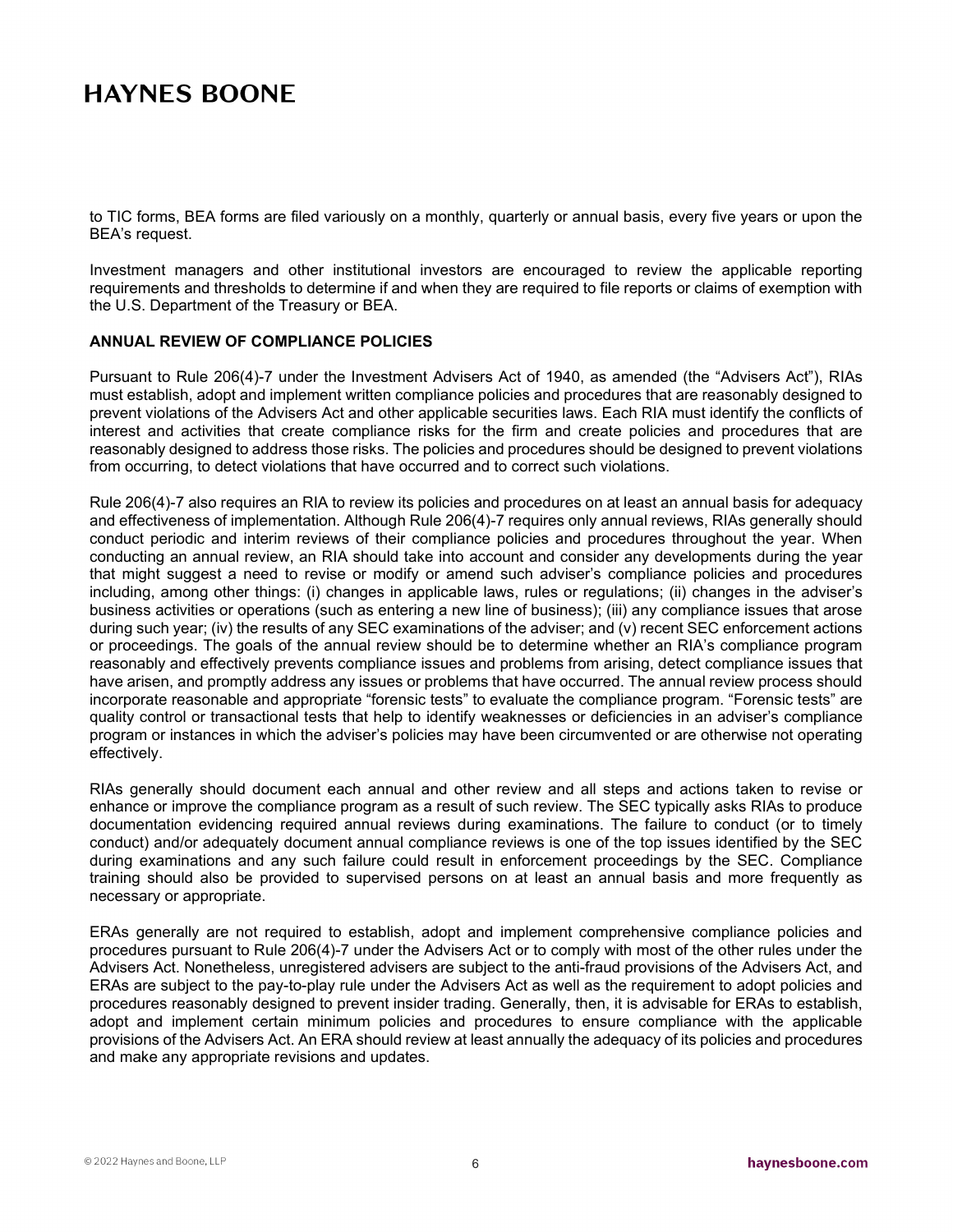The SEC's Division of Examinations released the following [Risk](https://www.sec.gov/files/digital-assets-risk-alert.pdf) Alerts in 2021 that are applicable to RIAs: (i) Risk [Alert: The Division of Examinations' Continued Focus on Digital Asset Securities;](https://www.sec.gov/files/digital-assets-risk-alert.pdf) (ii) [Risk Alert: The Division of](https://www.sec.gov/files/esg-risk-alert.pdf)  [Examinations' Review of ESG Investing;](https://www.sec.gov/files/esg-risk-alert.pdf) (iii) [Risk Alert: Observations from Examinations of Investment Advisers](https://www.sec.gov/files/wrap-fee-programs-risk-alert_0.pdf)  [Managing Client Accounts That Participate in Wrap Fee Programs;](https://www.sec.gov/files/wrap-fee-programs-risk-alert_0.pdf) (iv) [Risk Alert: Observations Regarding Fixed](https://www.sec.gov/files/fixed-income-principal-and-cross-trades-risk-alert.pdf)  [Income Principal and Cross Trades by Investment Advisers from an Examination Initiative;](https://www.sec.gov/files/fixed-income-principal-and-cross-trades-risk-alert.pdf) (v) Risk Alert: [Observations from Examinations of Advisers that Provide Electronic Advice;](https://www.sec.gov/files/exams-eia-risk-alert.pdf) and (vi) [Risk Alert: Division of](https://www.sec.gov/files/exams-risk-alert-fee-calculations.pdf)  [Examinations Observations: Investment Advisers' Fee Calculations.](https://www.sec.gov/files/exams-risk-alert-fee-calculations.pdf) RIAs would be well-advised to carefully consider and review the Division of Examinations' guidance in these and other recent Risk Alerts and assess their compliance policies and procedures accordingly. RIAs should document any steps or measures taken to evaluate and address such concerns or other concerns related to these and other recent Risk Alerts.

### **REVIEW AND UPDATE OFFERING, DISCLOSURE AND SUBSCRIPTION DOCUMENTS**

An investment manager should review all offering and disclosure documents on at least an annual basis (and more frequently as necessary or appropriate) to ensure that such documents are accurate and complete in all material respects and comply with applicable laws and regulations (and the investment manager's policies) and make any necessary updates or changes. Marketing materials, pitch books and standard due diligence questionnaire responses should also be reviewed on at least an annual basis.

## **INCREASE IN QUALIFIED CLIENT THRESHOLDS**

On June 17, 2021, the SEC issued an order increasing the "net worth" and "assets under management" thresholds for purposes of determining whether an advisory client or investor meets the definition of "qualified client" under Rule 205-3 under the Advisers Act. The increase of the thresholds became effective August 16, 2021. As a result of this recent increase, in order to meet the definition of "qualified client", the client or investor must: (1) have at least \$1.1 million in assets under the management of the adviser immediately after entering into an advisory contract with the adviser; (2) have a net worth of more than \$2.2 million (excluding the value of a person's primary residence and indebtedness secured by such residence) immediately prior to entering into the advisory contract; (3) be a qualified purchaser as defined under Section 2(a)(51)(A) of the Investment Company Act of 1940, as amended; or (4) be a "knowledgeable employee" of the adviser, as defined in Rule 3c-5 under the Investment Company Act of 1940, as amended. Any new clients or investors, or existing clients or investors entering into new advisory agreements or subscriptions relying on the net worth or assets under management tests, must now meet the new thresholds in order to fall within the definition of a "qualified client." Pursuant to Section 205-3 of the Advisers Act, RIAs may charge or receive performance-based compensation or incentive-based compensation only from clients or investors that are "qualified clients."

RIAs should review and update their various client agreements and fund documents, including subscription documents for private funds and forms of advisory agreements for separately managed accounts, to reflect the new thresholds for the assets under management and net worth tests.

### **PREPARATION AND DELIVERY OF ANNUAL AUDITED FINANCIAL STATEMENTS**

Investment managers should work with fund auditors to ensure timely and correct preparation and delivery of annual audited financial statements to investors in accordance with the requirements set forth in Rule 206(4)-2 under the Advisers Act (and any other applicable laws, rules and regulations). In particular, a private fund's annual audited financial statements generally must be distributed to investors within 120 days of the end of such fund's fiscal year (or within 180 days after the end of such fiscal year for a private fund that invests 10% or more of its total assets in other pooled vehicles that are not, and are not advised by, a related person of the vehicle or its fund manager). In order to comply with the audit exception of Rule 206(4)-2, audited financial statements must be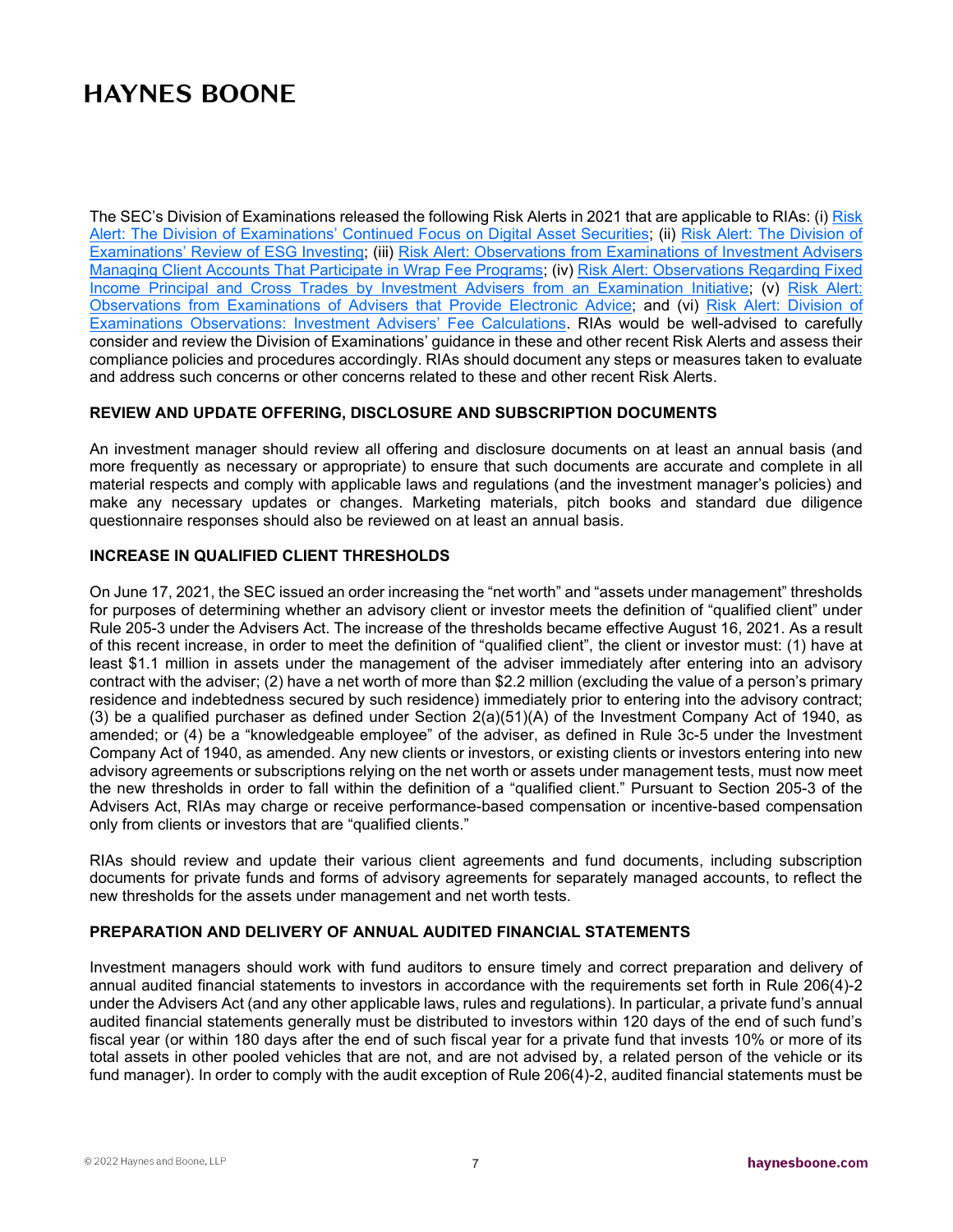prepared in accordance with U.S. generally accepted accounting principles by an independent public accountant that is registered with, and subject to regular inspection by, the Public Company Accounting Oversight Board.

### **BAD ACTOR CERTIFICATIONS**

Rule 506(d) and (e) of Regulation D under the Securities Act precludes reliance on the exemption from registration set forth in Rule 506 of Regulation D by any private fund or other issuer that has committed, or is subject to, one or more disqualifying events, or which has certain relationships with other persons ("covered persons") who have committed or are subject to such disqualifying events. With respect to any private fund offerings conducted pursuant to or in reliance upon Rule 506 of Regulation D, the private fund should update, with reasonable care, its factual inquiries (*i.e.*, by email or questionnaire) to determine whether it has committed or is subject to, or any "covered persons" have committed or are subject to, any "disqualifying events". Disqualifying events may also require disclosure in Form ADV and in the applicable offering documents.

#### **CFTC ANNUAL EXEMPTION AFFIRMATIONS**

Many fund managers who manage funds or investment vehicles that directly or indirectly trade in commodity interests rely on and claim one or more exemptions or exclusions from registration with the CFTC as a "commodity pool operator" ("CPO") or "commodity trading advisor" ("CTA"). CFTC regulations require any person or entity claiming an exemption or exclusion from registration as a CPO under CFTC Regulation 4.5, 4.13(a)(1), 4.13(a)(2), 4.13(a)(3) or 4.13(a)(5), or an exemption from registration as a CTA under CFTC Regulation 4.14(a)(8), to annually affirm the applicable notice of exemption or exclusion within 60 days of the end of each calendar year (*i.e.*, **March 1, 2022** for this affirmation cycle). Failure to affirm an active exemption or exclusion from CPO or CTA registration will result in the exemption/exclusion being withdrawn on March 2, 2022. Any person or entity may complete the annual affirmation process by accessing NFA's Exemption System through the Electronic Filings section of the NFA's website.

#### **COMPLIANCE WITH THE NEW MARKETING RULE**

As noted in our 2021 Regulatory Update, the SEC adopted significant amendments, updates and revisions to the advertising and cash solicitation rules applicable to RIAs on December 22, 2020 that went into effect on May 4, 2021. The amendments combine Rule 206(4)-1 under the Advisers Act (the advertising rule) and Rule 206(4)-3 (the solicitation rule) under the Advisers Act into a single amended Rule 206(4)-1 (the "Marketing Rule"). In connection the Marketing Rule's adoption, the SEC also codified related amendments to its books and records rule (Rule 204-2 under the Advisers Act) and to Form ADV. In sum, the Marketing Rule: (i) expands the definition of "advertisement"; (ii) replaces the four *per se* prohibitions in current Rule 206(4)-1 with a set of seven principlesbased prohibitions; (iii) permits testimonials, endorsements and third-party ratings, subject to certain restrictions and conditions; and (iv) includes specific requirements for the presentation of performance results and track records. Importantly, RIAs will need to ensure that marketing activities related to private funds adhere to the requirements of the Marketing Rule, even when fund interests are distributed by a placement agent or other intermediary.

While the Marketing Rule went into effect on May 4, 2021, RIAs are not required to come into full compliance with the Marketing Rule until **November 4, 2022**. RIAs may voluntarily elect to come into full compliance with the Marketing Rule prior to such date, so long as they comply with the Marketing Rule and the other amended rules and forms in their entirety from the time of such election. In our experience, most RIAs have not yet come into full compliance with the Marketing Rule and have opted to wait until closer to the compliance deadline to begin making the necessary revisions to their existing marketing materials and marketing policies and procedures. Given the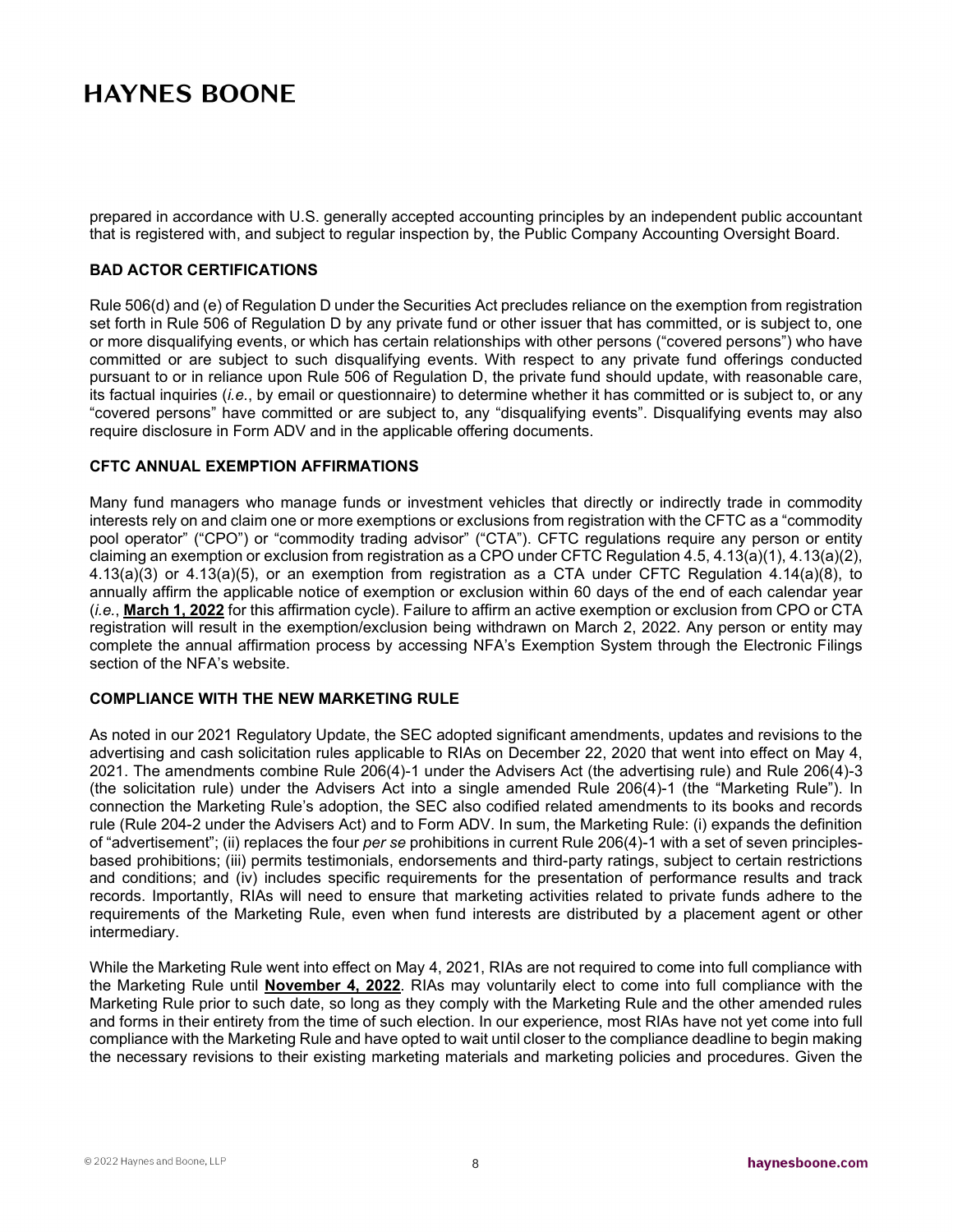extensive nature of the updates and revisions that may be required, RIAs should begin that process now to ensure that they are in full compliance with the Marketing Rule by November 4, 2022.

### **REPORTING, FILING AND OTHER COMPLIANCE REQUIREMENTS OF CFTC-REGISTERED CPOs AND CTAs**

CFTC-registered CPOs and CTAs are subject to various reporting, filing and other compliance-related requirements, which may vary depending upon certain traits and characteristics of the CPO or CTA and/or the pools they operate and/or advise. An overview of certain of the material periodic and annual reporting, filing and other compliance-related requirements that are or may be applicable to CFTC-registered CPOs and CTAs is set forth below:

- **NFA Annual Registration Update and Questionnaire.** In order to maintain its membership with the NFA and registration with the CFTC, a CFTC-registered CPO or CTA must annually: (i) file an electronic Annual Registration Update in the NFA's Online Registration System (ORS) when notified through NFA's Dashboard; (ii) complete the NFA's Annual Questionnaire on the CPO's membership anniversary date using NFA's Annual Questionnaire system; and (iii) complete NFA's Self-Examination Questionnaire as discussed below.
- **Annual NFA Membership Fees.** CFTC-registered CPOs and CTAs must pay certain annual fees to the NFA including annual registration records maintenance fees (currently \$100 for each category of registration) and NFA membership dues (currently \$750 for each category of registration).
- **NFA Annual Compliance Review.** NFA members must review their operations on at least an annual basis using the NFA's Self-Examination Questionnaire, which is designed to aid NFA members in recognizing potential problem areas and to alert them to procedures that need to be revised or strengthened. The NFA Self-Examination Questionnaire includes a general questionnaire that must be completed by all NFA members and supplemental questionnaires (*i.e.*, CPO and CTA) that must be completed as applicable. After reviewing the NFA Self-Examination Questionnaire, an appropriate supervisory person must sign and date a written attestation stating that he or she reviewed the member's operations in light of the matters covered in the questionnaire.
- **NFA Bylaw 1101**. NFA Bylaw 1101 prohibits CFTC-registered CPOs and CTAs from doing business with non-members that are required to be registered with the CFTC in any capacity or to be members of the NFA. CPOs and CTAs should have adequate policies and procedures in place to ensure compliance with NFA Bylaw 1101, such as conducting due diligence on other firms and persons with which or whom they do business (such as brokers, counterparties and investors in pools). In particular, a CFTC-registered CPO generally should take steps to confirm the status of certain types of pool investors on at least an annual basis – for example, by checking the NFA website to confirm compliance by investors with requirements to file any exemption affirmation notices (*e.g.*, under CFTC Rule 4.13(a)(3)) within 60 days of the end of each calendar year. As noted above, all CFTC-registered CPOs and CTAs should plan to review and revise their NFA Bylaw 1101 questionnaires to reflect the CFTC's new rules and documentation requirements for family offices.
- **Ethics Training**. Registered CPOs and CTAs are required to comply with the ethics training requirements of the CFTC and the NFA and to adopt, implement and maintain a written ethics training policy. In particular, such written ethics training policy should require employees (particularly associated persons of the CPO or CTA) to receive ethics training on a periodic basis (including within six months of becoming